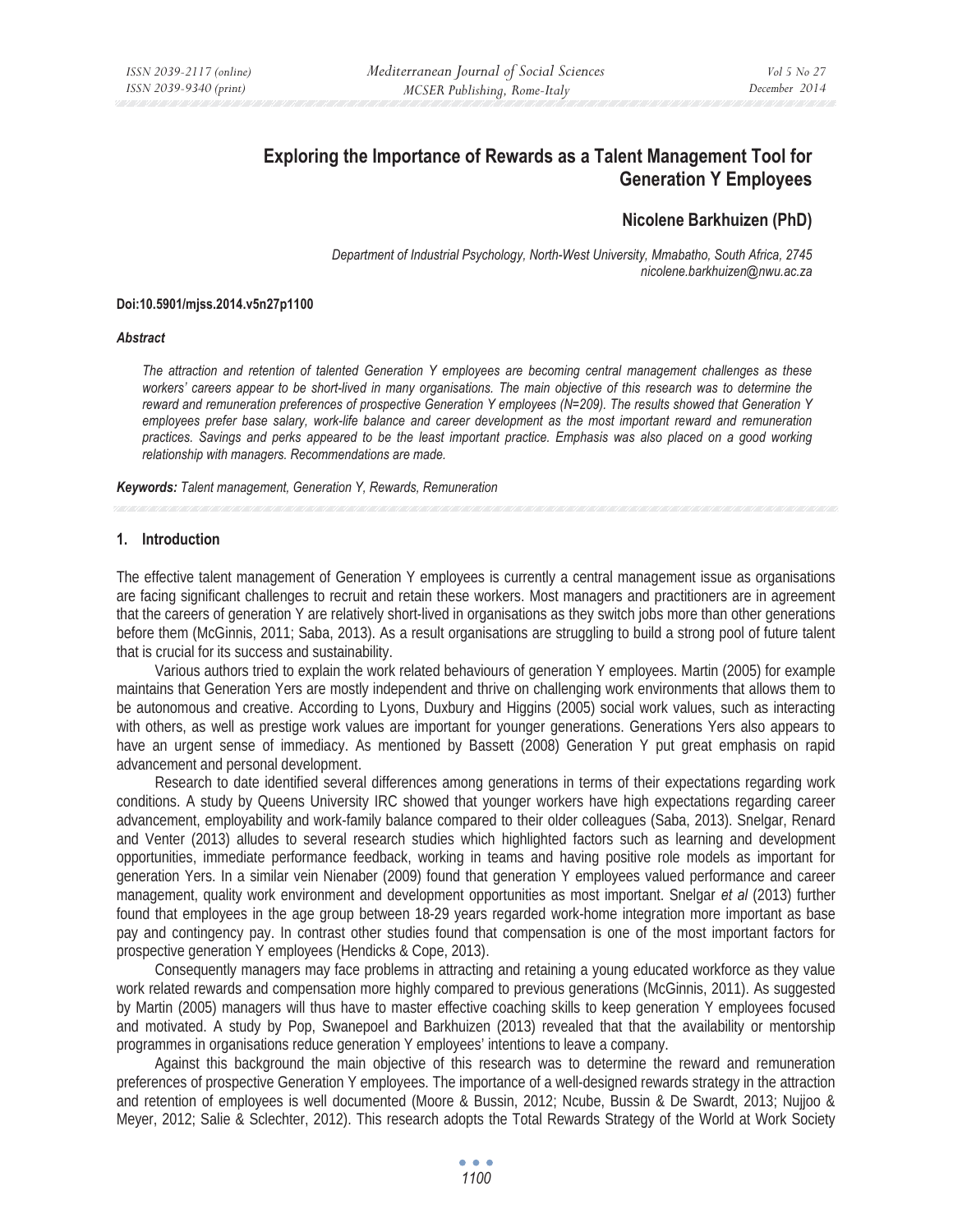(2008) which is displayed in Figure 1 below.





**Source:** Adjusted from World at Work Society (2008).

World at Work Society for Professionals has developed a model for total rewards in the organisation. According to this model the Business Strategy, Human Resource Strategy and Organisational (Corporate Culture) of the organisation plays an important role in establishing the type of rewards in the organisation. According to World at Work, the Total Rewards Strategy of an organisation should comprise of five elements which include compensation (i.e. salaries), benefits (i.e. pension), a balance between work and personal life, performance and recognition and opportunities for career development. These reward elements can in turn play a key role in attracting, retaining and motivating employees. This eventually can lead to positive employee outcomes such as employee satisfaction and engagement. Employees who are satisfied and engaged in their jobs can contribute to organisational effectiveness and performance.

The topics of reward and remuneration are constantly on the minds of academics and practitioners. Yet, a considerable lack of empirical research consists especially in emerging markets such as South Africa and among different generations. This research provides important information to managers and practitioners to customize their rewards and remuneration practices to meet the needs of an emerging pool of talented employees.

# **2. Research Design**

# *2.1 Research Method*

A quantitative exploratory research method was followed using surveys to elicit data from the respondents. Exploratory research is useful in exploring and investigating an area of which little is known (Kumar, 2005). This research approach is this ideal in uncovering the desired remuneration practices of prospective Generation Y employees. This research involved a cross-sectional research design in that a particular phenomenon was studies at a particular point in time (Saunders *et al*., 2007:148).

# *2.2 Sampling*

The sample consisted of employees (N=578) from various local government institutions in South Africa. Nine hundred questionnaires were distributed with 578 questionnaires returned. This represents a 64.2% response rate. Most of the respondents in the sample were female (56.2%), aged between 30 and 39 years (40.3%) with a Grade 12 and Certificate as their highest level of qualification (49.7%). The respondents were primarily employed on senior management level (31.1%), with 0-10 years of work experience (61.2%) and employed between 0-10 years in their current job (74.4%). Respondents also indicated that they are working between 21 and 40 hours a week and had a maximum of 2 changes for promotion. The demographic breakdowns of the respondents are reported in the Table below.

# *2.3 Measurements*

A remuneration questionnaire (Moore & Bussin, 2011) was used to measure the desirable remuneration practices for prospective generation Y employees. The questionnaire consists of five sections. The **first section** requires the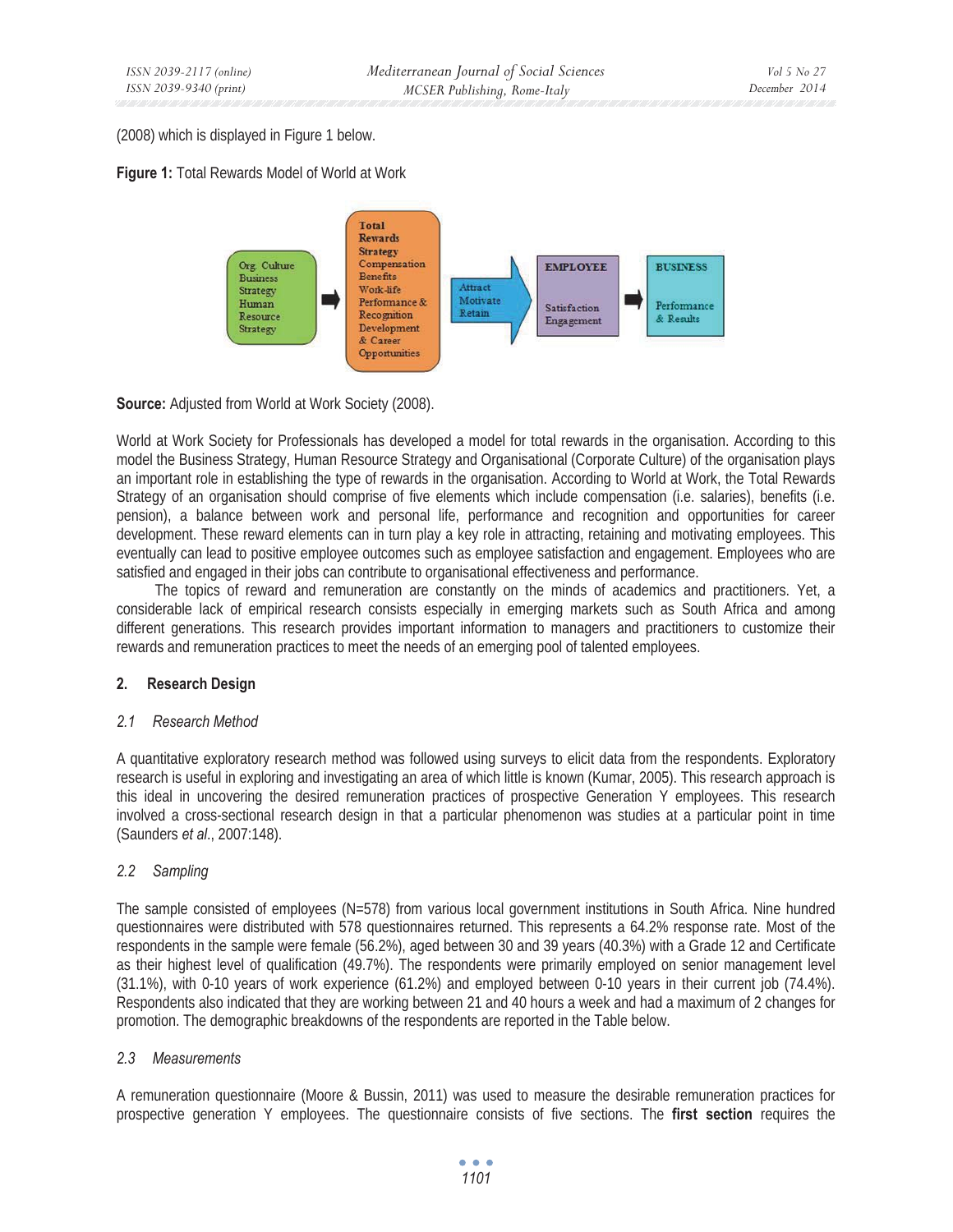biographical information of the respondents such as gender, age and ethnicity. **Section two** consists of 17 statements that are related to the components of the World at Work model for Total Rewards in organisations. Responses are measured on a five-point likert scale ranging from Not Important at all (1) to Extremely important (5). In the **third section** of the questionnaire respondents are requested to indicate the three most important rewards for them in the workplace. The fourth section of the questionnaire requires from respondents to rank the least important rewards. In the fifth and final section respondents are requested to answer questions relating to the importance of general remuneration practices to them in the workplace.

### *2.4 Statistical Analyses*

Statistical analysis was carried out using the SPSS Program (SPSS, 2014). The reliability of the Remuneration Questionnaire was determined by means of Cronbach alpha coefficients (Field, 2009). The statistical analyses involved descriptive statistics (i.e. mean, standard deviations and frequencies) owing to the exploratory nature of this research.

### **3. Results**

The results in Table 1 emphasise the importance of a well-developed rewards strategy in organisations. The respondents viewed all the components of the total rewards strategy as important. Base salary, work-life balance, career development, health care and retirement benefits appeared to be an average the most important reward components for generation Y employees.

|                                                                                      | Mean | <b>SD</b> |      |
|--------------------------------------------------------------------------------------|------|-----------|------|
| Receive a base salary                                                                | 4.75 | .465      | .779 |
| Get career development                                                               | 4.68 | .498      | .778 |
| Have health care benefits                                                            | 4.63 | .654      | .756 |
| <b>Leadership style of the organisation</b>                                          | 4.14 | .781      | .771 |
| Organisational climate within the organisation                                       | 4.43 | .625      | .771 |
| Performance management system in the organisation                                    | 4.43 | .662      | .773 |
| Receive performance support in the organisation                                      | 4.46 | .707      | .756 |
| Receive perks (i.e. insurance; canteens)                                             | 4.23 | .836      | .762 |
| Receive retirement benefits                                                          | 4.63 | .660      | .770 |
| Receive recognition within the organisation                                          | 4.23 | .783      | .761 |
| Receive incentives to save                                                           | 4.05 | .813      | .757 |
| Receive shares or share options                                                      | 4.02 | .904      | .763 |
| Have succession planning within the organisation                                     | 4.22 | .745      | .769 |
| Have time-off options (i.e. flexible work hours)                                     | 4.52 | .734      | .769 |
| Have training opportunities                                                          | 4.58 | .654      | .768 |
| Have a <b>variable pay</b> component as part of the remuneration plan (i.e. bonuses) | 4.43 | .776      | .755 |
| Have work/life balance                                                               | 4.69 | .532      | .771 |

Next respondents were asked to rank the three most important rewards to them. From the results in Table 2 it was evident that the respondents regarded base salary, work/ life balance and career development as the three most important rewards in the workplace. Not so important to the respondents were Incentives to save and perks. The results are displayed in Table 2 below.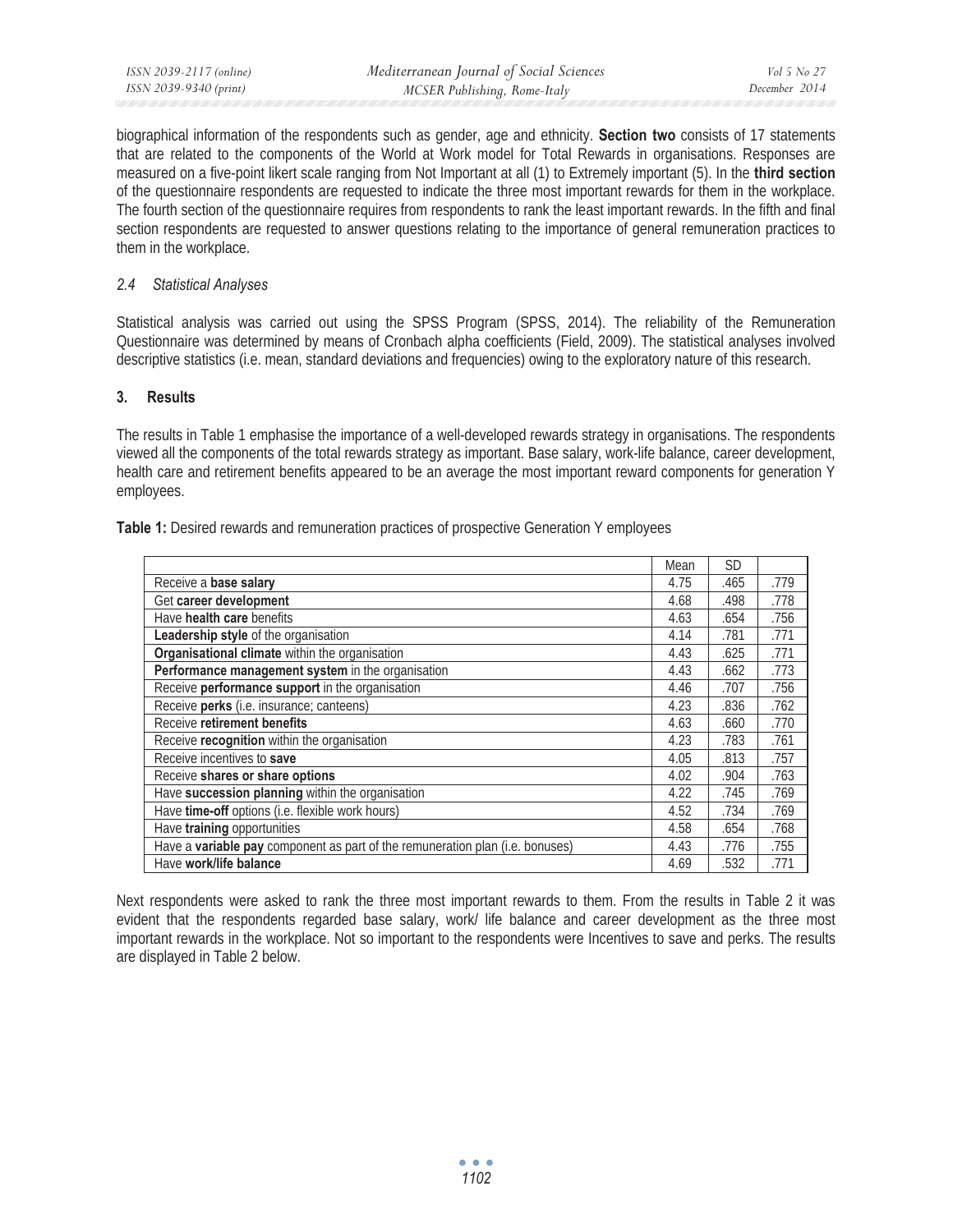|                | Variables                  | Most<br>Important | Second Most<br>Important | <b>Third Most</b><br>Importance | Overall<br>Importance | Rank           |
|----------------|----------------------------|-------------------|--------------------------|---------------------------------|-----------------------|----------------|
| 1              | <b>Base Salary</b>         | 99                | 31                       | 8                               | 138                   |                |
| $\overline{2}$ | Career Development         | 31                | 31                       | 12                              | 74                    | 3              |
| 3              | <b>Healthcare</b>          | 10                | 24                       | 20                              | 54                    | 4              |
| 4              | Leadership Style           | $\overline{2}$    | 7                        | 4                               | 13                    | 12             |
| 5              | Climate                    | 6                 | 12                       | 11                              | 29                    | 7              |
| 6              | Performance System         | $\overline{2}$    | $\overline{2}$           | 7                               | 11                    | 14             |
| 7              | Performance Support        | $\overline{2}$    | 4                        | 9                               | 15                    | 10             |
| 8              | Perks                      |                   | 6                        | 3                               | 9                     | 15             |
| 9              | <b>Retirement Benefits</b> |                   | 18                       | 15                              | 34                    | 6              |
| 10             | Recognition                | 4                 |                          | 18                              | 29                    | 7              |
| 11             | Save                       | $\overline{2}$    |                          | $\overline{2}$                  | 5                     | 16             |
| 12             | <b>Shares</b>              | 3                 |                          | 4                               | 14                    | 11             |
| 13             | <b>Succession Planning</b> | 4                 | $\overline{2}$           | 6                               | 12                    | 13             |
| 14             | Time off                   | 8                 | 8                        | 25                              | 41                    | 5              |
| 15             | Training                   | 6                 | 10                       | 12                              | 28                    | 8              |
| 16             | Variable Pays              | $\mathfrak{D}$    | 6                        | 12                              | 20                    | 9              |
| 17             | Work-life                  | 26                | 32                       | 38                              | 96                    | $\overline{2}$ |

### **Table 2:** Ranking of most important Rewards and Remuneration Practices

Respondents were asked to rank the three least important rewards to them. From the results in Table 3 it was evident that the respondents regarded shares, savings and perks as the three least important rewards in the workplace. The results are displayed in Table 3 below.

**Table 3:** Least Important Rewards and Remuneration Practices

|                | Variables                  | Least<br>Important | Second Least<br>Important | Second Least<br>Important | Overall<br>Importance | Rank           |
|----------------|----------------------------|--------------------|---------------------------|---------------------------|-----------------------|----------------|
|                | <b>Base Salary</b>         | 3                  |                           | 3                         | 6                     | 15             |
| $\overline{2}$ | Career Development         | $\overline{2}$     | 6                         | 9                         | 17                    | 12             |
| 3              | Healthcare                 | 6                  | 4                         | 3                         | 13                    | 14             |
| 4              | Leadership Style           | 22                 | 11                        | 16                        | 49                    | 6              |
| 5              | Climate                    | 3                  | 15                        | 12                        | 30                    | 8              |
| 6              | Performance System         | 5                  | 12                        | 6                         | 23                    | 9              |
| 7              | Performance Support        | 3                  | 6                         | 10                        | 19                    | 10             |
| 8              | Perks                      | 23                 | 22                        | 17                        | 62                    | 3              |
| 9              | <b>Retirement Benefits</b> |                    | 3                         | 6                         | 16                    | 13             |
| 10             | Recognition                | 14                 | 23                        | 17                        | 54                    | 5              |
| 11             | Save                       | 22                 | 28                        | 23                        | 73                    | $\overline{2}$ |
| 12             | <b>Shares</b>              | 41                 | 23                        | 17                        | 81                    | 1              |
| 13             | <b>Succession Planning</b> | 19                 | 21                        | 20                        | 60                    | 4              |
| 14             | Time-off                   | 12                 | 9                         | 11                        | 32                    | 7              |
| 15             | Training                   | 6                  | 6                         | 6                         | 18                    | 11             |
| 16             | Variable Pay               | 10                 | 9                         | 13                        | 32                    | 7              |
| 17             | Work-life                  | 4                  | 3                         | 9                         | 16                    | 13             |

Finally respondents were also requested to report on general reward and remuneration aspects in the workplace. From the results it was evident that these respondents view their relationship with their managers as important, utilize opportunity to learn and broaden their skills base in other organizational areas and improve their skills to be in line with the critical skills of the organisation. Not so important to the respondents was hold more than two jobs in order to earn more money and work shorter hours for less pay in order to spend more time with family. The results are reported in Table 4 below.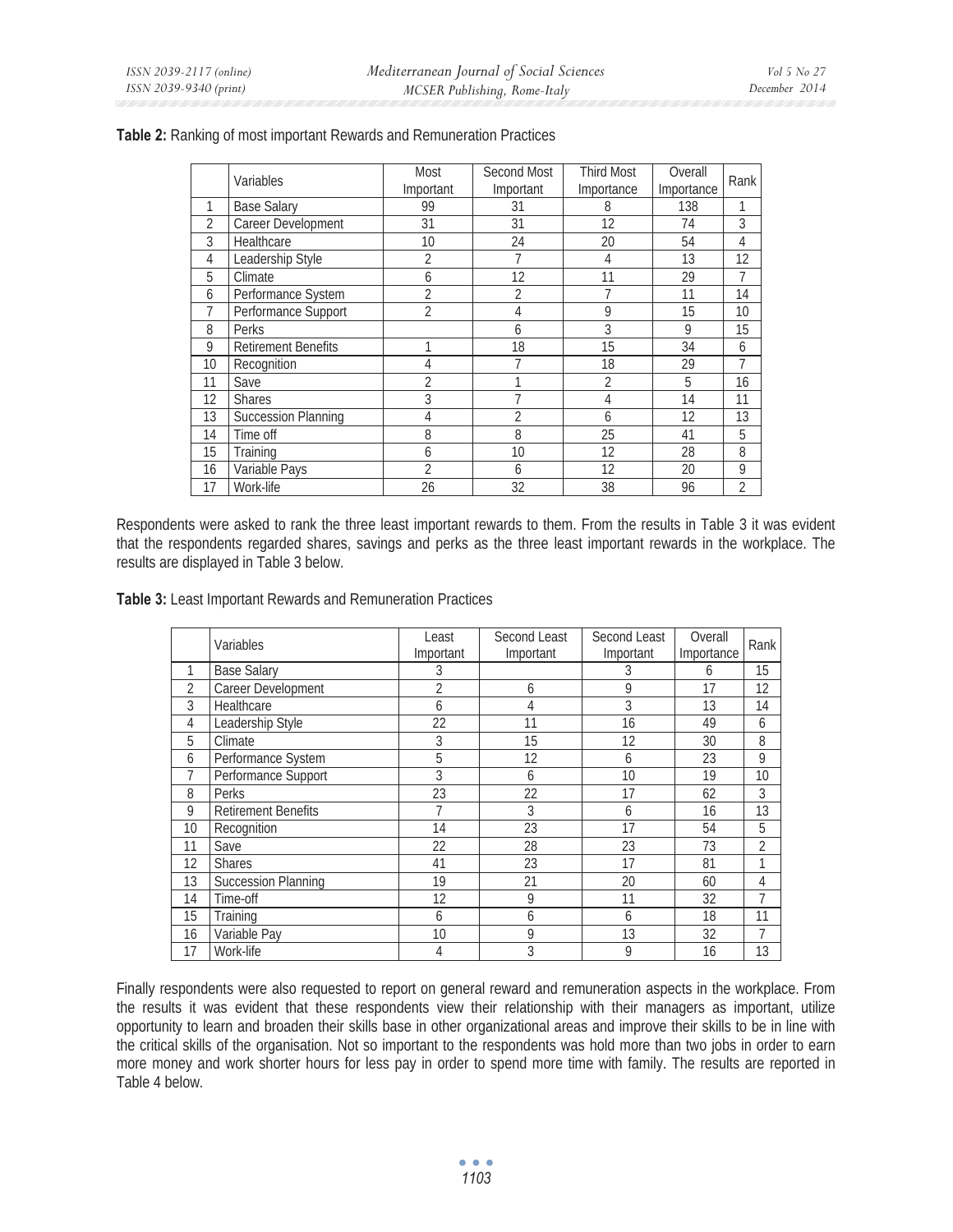**Table 4:** Results of general remuneration aspects in the workplace

| <b>Dimensions</b>                                                                              | To no<br><b>Extent</b> | To a<br>small<br><b>Extent</b> | To a<br>moderate<br>extent | To a<br>large<br>extent | Mean Rank |    |
|------------------------------------------------------------------------------------------------|------------------------|--------------------------------|----------------------------|-------------------------|-----------|----|
| Align remuneration package to suit lifestyle                                                   |                        | 39                             | 102                        | 54                      | 2.92      |    |
| Align remuneration package to suit personal needs                                              | 9                      | 44                             | 96                         | 60                      | 2.99      | h  |
| Improve their skills to be in line with the critical skills of the organisation                | 13                     | 16                             | 81                         | 99                      | 3.27      |    |
| Improve the working relationship between themselves and their line manager                     |                        | 11                             | 77                         | 119                     | 3.49      |    |
| Align personal objectives with business objectives                                             | 8                      | 28                             | 80                         | 92                      | 3.22      |    |
| Choose whether they engage in providing input and generate ideas to run the<br>business better | 10                     | 34                             | 100                        | 65                      | 3.05      |    |
| Hold more than two jobs in order to earn more money                                            | 30                     | 96                             | 59                         | 24                      | 2.37      |    |
| Work shorter hours for less pay in order to spend more time with family                        | 30                     | 83                             | 68                         | 28                      | 2.45      | 10 |
| Utilise opportunity to learn and broaden skills base in other organisational areas             |                        | 17                             | 90                         | 100                     | 3.37      |    |
| Have merit-based remuneration rather than a fixed salary                                       | 25                     | 59                             | 81                         | 42                      | 2.65      | 9  |
| Have opportunity to link work with a third party such as a charity during working hours        | 25                     | 61                             | 80                         | 42                      | 2.66      | 8  |

### **4. Discussion and Conclusion**

The main objective of this research was to determine the reward and remuneration preferences of prospective generation Y employees. The results confirmed previous findings that base salary, work-life balance and career development opportunities are important reward practices that can attract and retain generation Yers to organisations (Basset, 2008; Hendicks & Cope, 2013; Nienaber, 2009; Snelgar et al., 2013). The respondents in particular placed emphasis on utilizing opportunities to learn, broaden and improve their skills to be in line with organization requirements (Saba, 2013). Working relationships with managers also appeared to be a crucial factor in the retention of generation Y employees. Therefore, in line with Martin (2005) managers should put more effort into the mentoring and coaching of generation Y employees to retain these employees in organisations (Pop et al., 2013).

This research had some limitations. A cross-sectional research design was used which implies that the respondent's perceptions of rewards and remuneration was captured at one point in time. Longitudinal research can be applied to track remuneration preferences of these individuals over a longer period at time. This research only focused on generation Y. Future studies can benefit by including other generations in the sample as well to do a comparative analysis on reward preferences in organisations. This will be helpful in assisting managers to cater for the diverse rewards and remuneration needs of generations in the workplace. Finally the reward and remuneration preferences can be correlated with other variables such as turnover intentions, employee motivation, employee engagement, service delivery and performance.

In conclusion, this research highlighted the importance of remuneration practices in the attraction and development of generation Y employees to organisations. Management can use this information and develop reward strategies to ensure the effective talent management (attraction, development and retention) of generation Yers. This will ensure a talent pool that can contribute to the sustainability and competitiveness of organisations in a developing country such as South Africa.

# **References**

Bassett B. (2008, March). Working With Generation Y. *Office Pro*., 16-19.

Bussin, M. (2007). Reward and Remuneration Questionnaire, Unpublished.

- Field, A. (2009). *Discovering statistics using SPSS* (3rd ed.). London: Sage.
- Hendricks, J.M. & Cope, V.C. (2013). Generational diversity what nurse managers need to know. Generational diversity: what nurse managers need to know. *Journal of Advanced Nursing,* 69, 3, 717–725.
- Kumar, R. (2005). *Research Methodology: A step by step guide for beginners* ( $2<sup>nd</sup>$  ed.). London: Sage Publications.
- Lyons, S., Duxbury, L., & Higgins, C. (2005). An empirical assessment of generational differences in work-related values. *Human Resource Management*, 26, 62–71.
- Martin, C. A. (2005). From high maintenance to high productivity: What managers need to know about generation Y. *Industrial and Commercial Training*, 37, 1, 39-44.

McGinnis, J. (2011, Fall). The young and restless: Generation Y in the non-profit workplace. *Public Administration Quaterly*, 342 – 363.

Moore, A., & Bussin, M. (2012). Reward preferences for generations in selected Information and Communication Technology companies. *SA Journal of Human Resource Management/ 10*, 1, 1-9